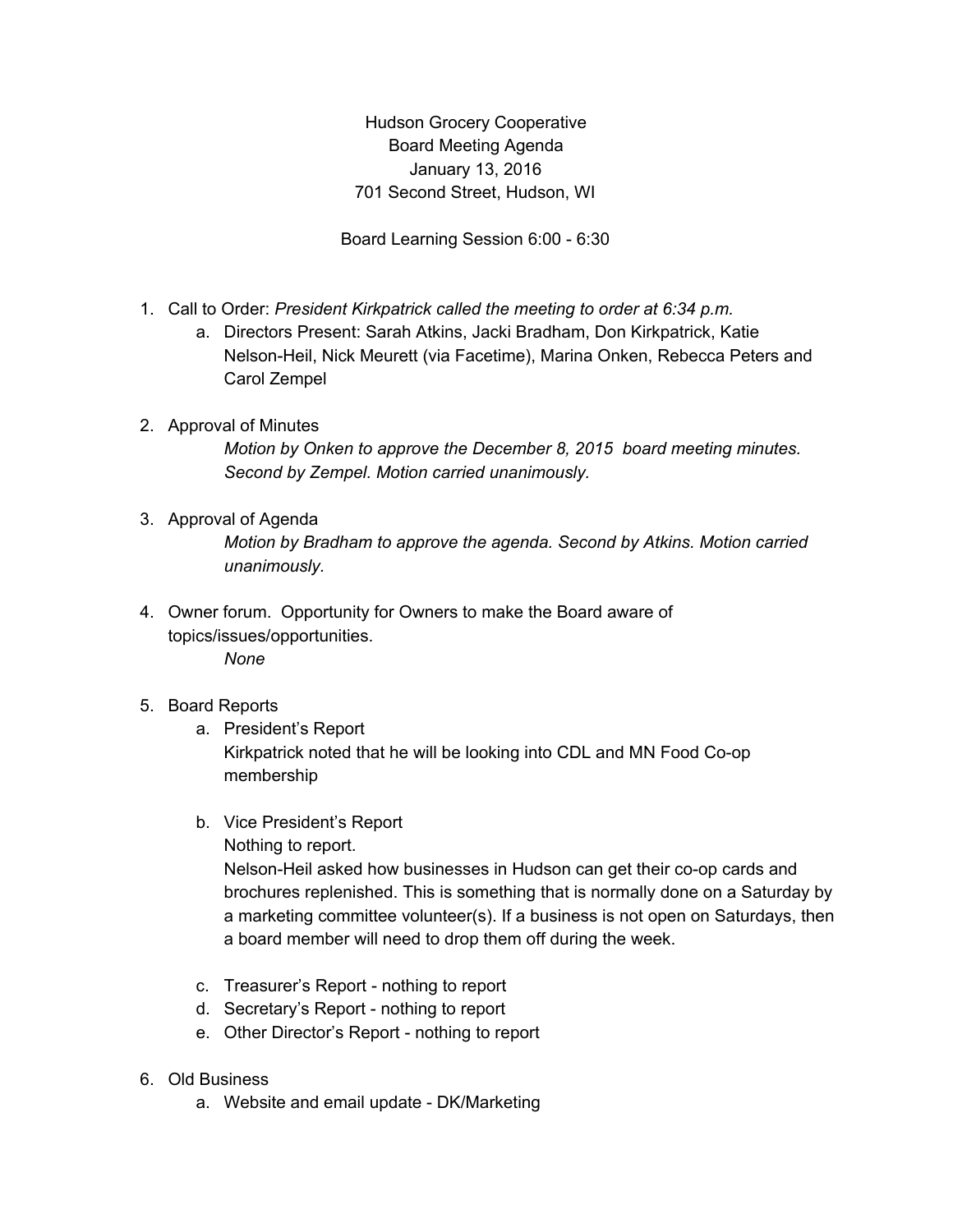Kirkpatrick noted that our website may not be clear about us not having a brick n mortar store as we are getting phone calls from people looking for certain products.

Christi G. has set up our individual board emails so that they forward to our personal email addresses on file. She also set up co-op emails for seven members of the Owners & Volunteers Committee at the request of the committee. Lengthy discussion followed on whether or not we want this setup as some board members may end up with three co-op emails. Discussion tabled with no resolution.

- b. Annual Goal Development DK Next meeting the board will vote on goals and budgets. Individual committees will need to submit their goals and budgets to the board at the February meeting. Kirkpatrick started 2016 Goal document and will add to it as he receives additional goals and budget information from the committees.
- 7. Committee Reports
	- a. Fundraising & Finance 2016 Goal(s): Populate committee
	- b. Ownership & Volunteers 2016 Budget: \$200 printing & postage for new owners 2016 Goal(s): Review owner application; perform first annual audit of ownership database; maintain ownership database
	- c. Marketing & Communications 2016 Goal(s): Redesign brochure; build a simple marketing plan; develop multiple streams of content; 4 ownership drives 2016 Budget: \$200 per month for an article for website; \$112.50 brochure redesign; table; yard signs
	- d. Steering 2016 Goal(s): Evaluation process/tool for directors; education; retreats 2016 Budget: \$150 elections; \$250 chamber fees; \$1000 leadership training
	- e. Vendor Relations Currently non-standing
- 8. New Business
	- a. Hot Air Affair event JB/Marketing Onken noted that the committee has decided not to do a booth at event.

## **Move to closed session**

per paragraph 30 (c) of HGC Bylaws in order to discuss confidential matters such as: labor relations or personnel issues; negotiation of a contract; discussion of strategic